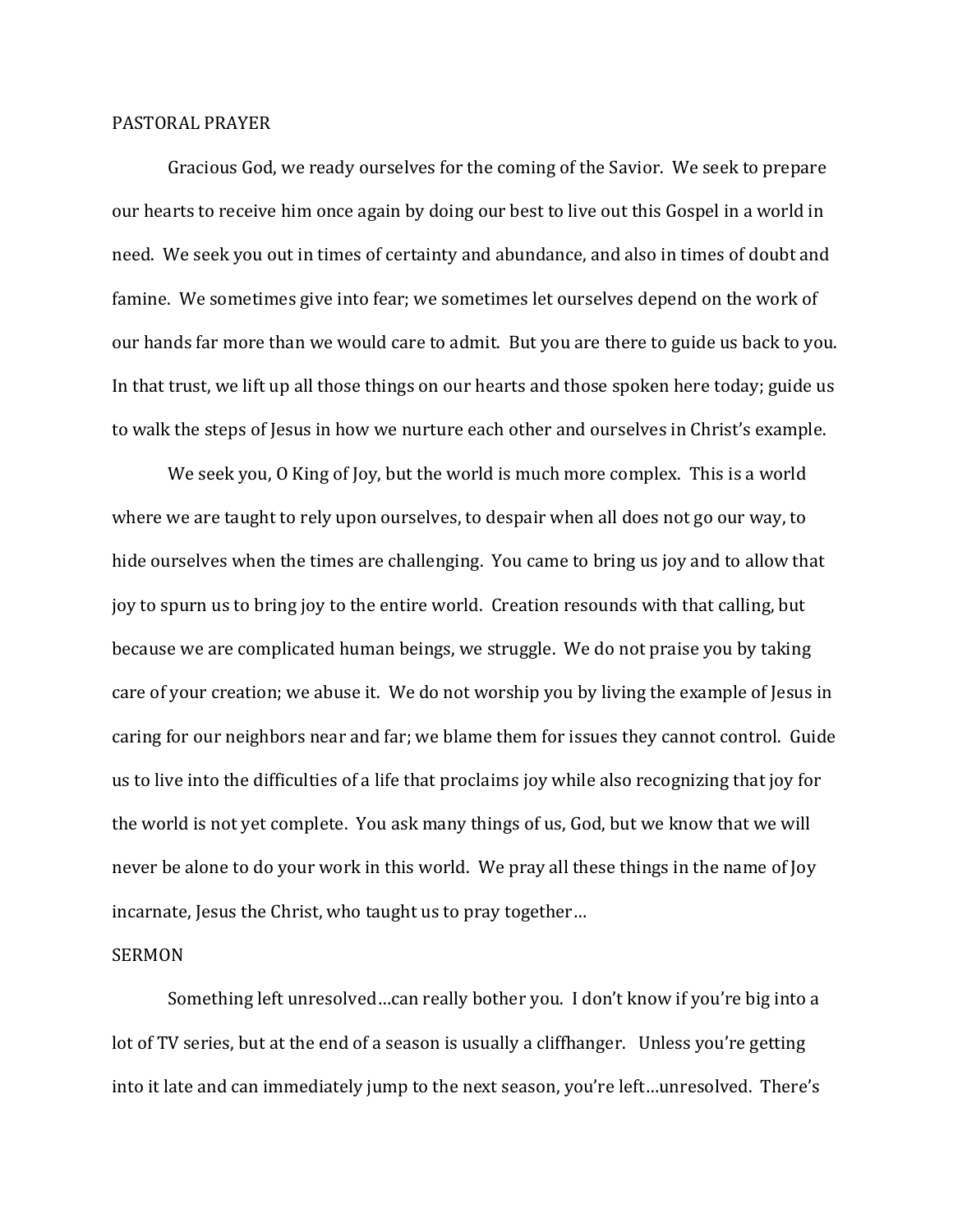always that cliffhanger where one of the main characters gets in this binding situation where there's no way out…then he/she gets out at the beginning of the next season, which comes around, oh…9 months later. In that kind of waiting is tension. Tension is that time when you are in-between, without resolution, and forced to just hold onto the lack of resolution. Tension can leave you guessing…what I'm gonna say next. Tension can leave you guessing…what I'm gonna do next. Tension is difficult to handle because it's unnerving. It leaves one unsatisfied, for nothing is at rest. At the same time…we need to live into it, as difficult as that proposition may be. It's the message of Advent…and life.

 Now we come to the third week of Advent. Advent is a time of profound tension. We know the Savior is coming…but he hasn't come yet. We have recognized peace and preparation, and now we ready our hearts for joy. With our theme of hymns, what better hymn to recognize than "Joy to the World?" I'm sure you might be expecting a sermon of warm fuzzies with this hymn of joy, but we need to look at joy responsibly as not only an end in itself but how it leads us to follow a course of faithfulness. Joy, as you know, often gets equated to happiness in our world, and culture wants to feed on it as an escape. But real joy has more energy and more consequence. We hold it as we also hold onto a world in need. Do we recognize how, when we sing this hymn, we are also demonstrating a great deal of tension? It is a meaningful vision. Let's look again at the idea of joy in the hymn of "Joy to the World," name the tension, and apply these ideas to our lives and Advent.

Let's turn to page 246 so we can see the words themselves from the hymnal. "Joy to the World! The Lord is come! Let Earth receive her King! Let every heart prepare him room, and heaven and nature sing! And heaven and heaven, and nature sing!" I'm inspired by the very first line. It is a song of praise, of joyfulness, of a heart full of wonder. It is a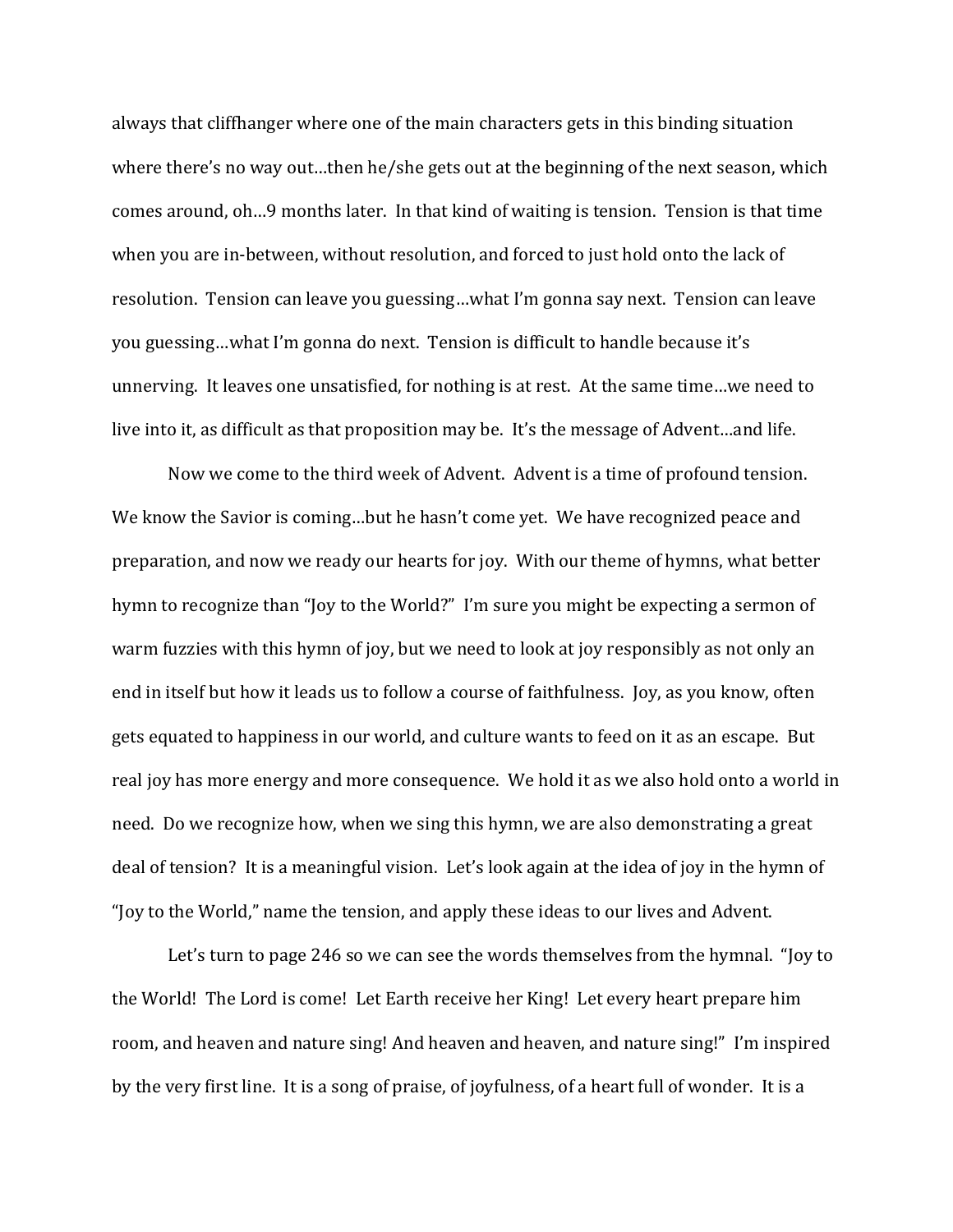vision of a world fully complete. A few weeks ago, we discussed joy, and now we find ourselves back on that subject. This week, Advent calls us to rediscover joy in all of its forms as joy comes into the world in the form of Christ. Joy is not happiness. Happiness depends on external circumstances. Joy can be fed and renewed from the outside, but the true source of joy is internal. Joy comes from bringing ourselves close to God in not only word, belief, and devotion, but in action. We feed our joy through serving God and others. We feed our joy by doing what we were created to do: be in relationship with one another, taking care of each other, loving each other. We find joy when we are with our loved ones and when we serve those we may not love as much. We sing "Joy to the World" because God is with us on earth, but we also sing it because God is coming and has come to show us what joy truly is. We learn how to be people of God by living through the example of Christ.

 There's one theme that resounds throughout this hymn that we can easily miss. It's not really about people. As you read through the hymn, there's very few mentions about how Jesus affects us as people by themselves. Instead, it takes a much wider view. This is a hymn that resounds with God's redemption of creation. It's not "Let the faithful receive their King;" it's "Let Earth receive her King." It's not "Joy to the People;" it's "Joy to the World!" It resounds with a wide-scope view of redemption and bringing all into the fold. The second verse is much more explicit: "while fields and floods, rocks, hills, and plains, repeat the sounding joy." All of creation rejoices that the Lord comes, for the Lord brings completion. When we discuss Christ, we often only look at how Jesus affects us, but there is a lot of theological sense to recognizing how Christ redeems creation just by his presence. God, yes, GOD is on Earth…everything is different. Indeed, in Eastern Christianity, there is another mode of thinking about the Incarnation, Christ coming to Earth. In Western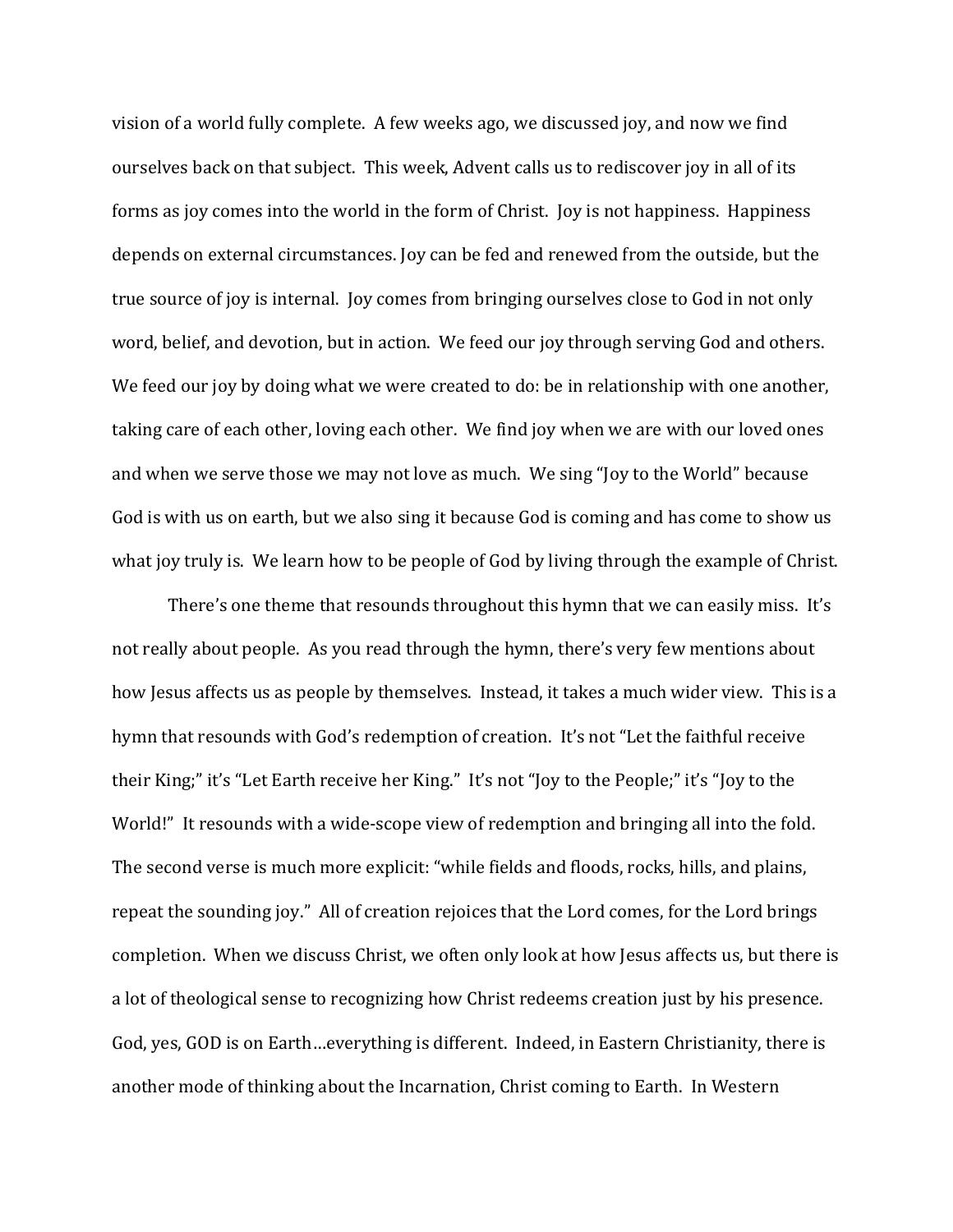strands of Christianity, we tend to reflect on the incarnation as Christ coming down to creation. In the Eastern Church, the thought instead is that Christ sanctifies creation through his presence. In essence, Christ brings creation up to him, blessing creation for Christ's purposes, and we all celebrate together as the sacred Creation.

 That is wonderful; that is true. Now, think about what is outside these doors. Does the joy we sing about exist in full? Is the sanctification of creation complete? Nope. We talk about joy, we discuss the joyfulness of this hymn, but when we look outside, there is trouble everywhere. We in these walls talk about creation as a fellow worshipper of our Creator. "Light Through Darkness" by John Chryssavgis, a primer on Eastern Christianity, explains how Creation goes by the wayside when push comes to shove. We sin, he says, when we do not treat the world as a sacrament. We are connected to this world in so many ways, and for us to treat it like a thing is a sin against God. To pollute the air we breathe and the water we drink is to not only hurt creation but to hurt ourselves at the same time, he explains. From that tradition, he also calls everyone to treat nature with "the same delicacy, the same sensitivity, and exactly the same tenderness with which we respond to any human person in a relationship," recognizing that "all of our spiritual activities are judged by their impact on our world, especially upon the environment." We live in a society, indeed a world, where it is easily overlooked that we abuse Creation. The difficulty doesn't stop there. On the same token, we lose who we are and injure each other in word or deed. We speak badly about one another, but much more seriously, we can often overlook the neediest of people. Our systems neglect God's people. Is this fully "Joy to the World?" I have to say no; that joy is not all the way there. We have joy, but we also have much more pain and struggle in this world than we care to realize. We live in tension.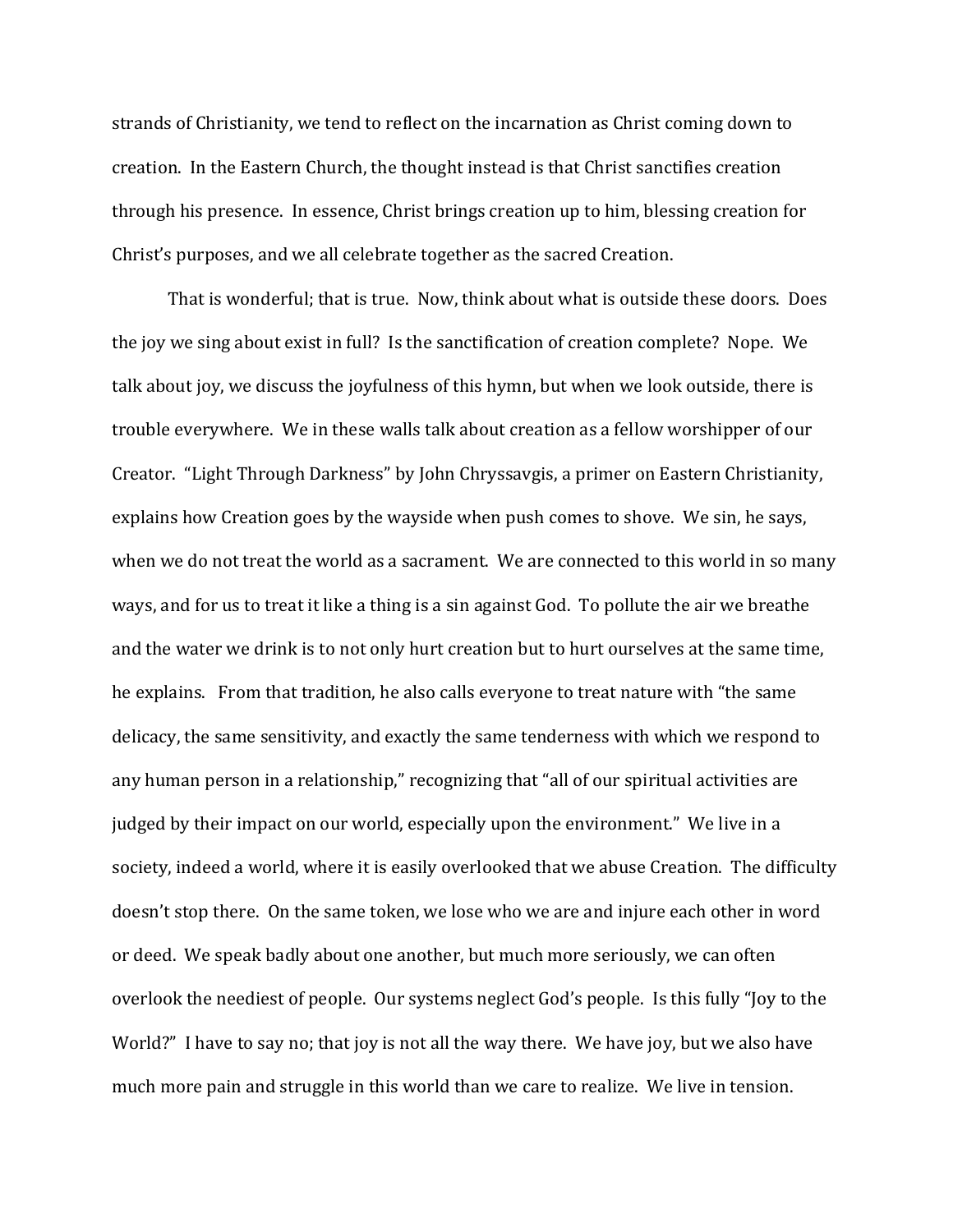So what do we do? We have to accept the difficult tension. We have to hold in one hand the wonderment and joyousness of Christmas. We hold in our lives that there is joy, and that joy comes from within. On the other hand, we have to truly accept the difficulty of life. There is war. People abuse one another, and then they react from that abuse to abuse more. As I was writing this sermon, news broke of the school shooting in Centennial, CO. The world treats creation, which we recognize worships Christ, as something to be used instead of a companion that cares for us as God created it to do. We treat others as a means to an end instead as ends in themselves. The world is full of individual and corporate sin that have become necessary in a way by how we have structured our world. It's nasty, and it needs attention. Indeed, we live in tension. We live with joy on the one hand and difficulty and struggle in the other. We live with the vision of Mary as she proclaimed today in the reading from Luke. The Magnificat, as it is called, lives in tension, recognizing that there is the lowly, but they are the favored of God. It holds reality and the purposes of God in tension. But we must, must hold both in tandem to be real. To live only with the joy alone is to put our heads in the sand and ignore that as the Body of Christ, we are called to bring creation to more completeness through our action and love. To hold joy alone is sit in the white tower and expect God to do everything when God constantly calls us to be the peacemakers and the love bearers. On the other hand, to only concentrate on the darkness of our world is to work without hopefulness. There is no energy; there is no guidance when we do that. As a result, we become depressed. We rely upon ourselves, give into despair and become burnt out. Neither is life abundant. Neither is being faithful.

Christ said, and we always remember: "I came that they may have life and have it abundantly." The world needs Christians to never stray from the tension. Sometimes the